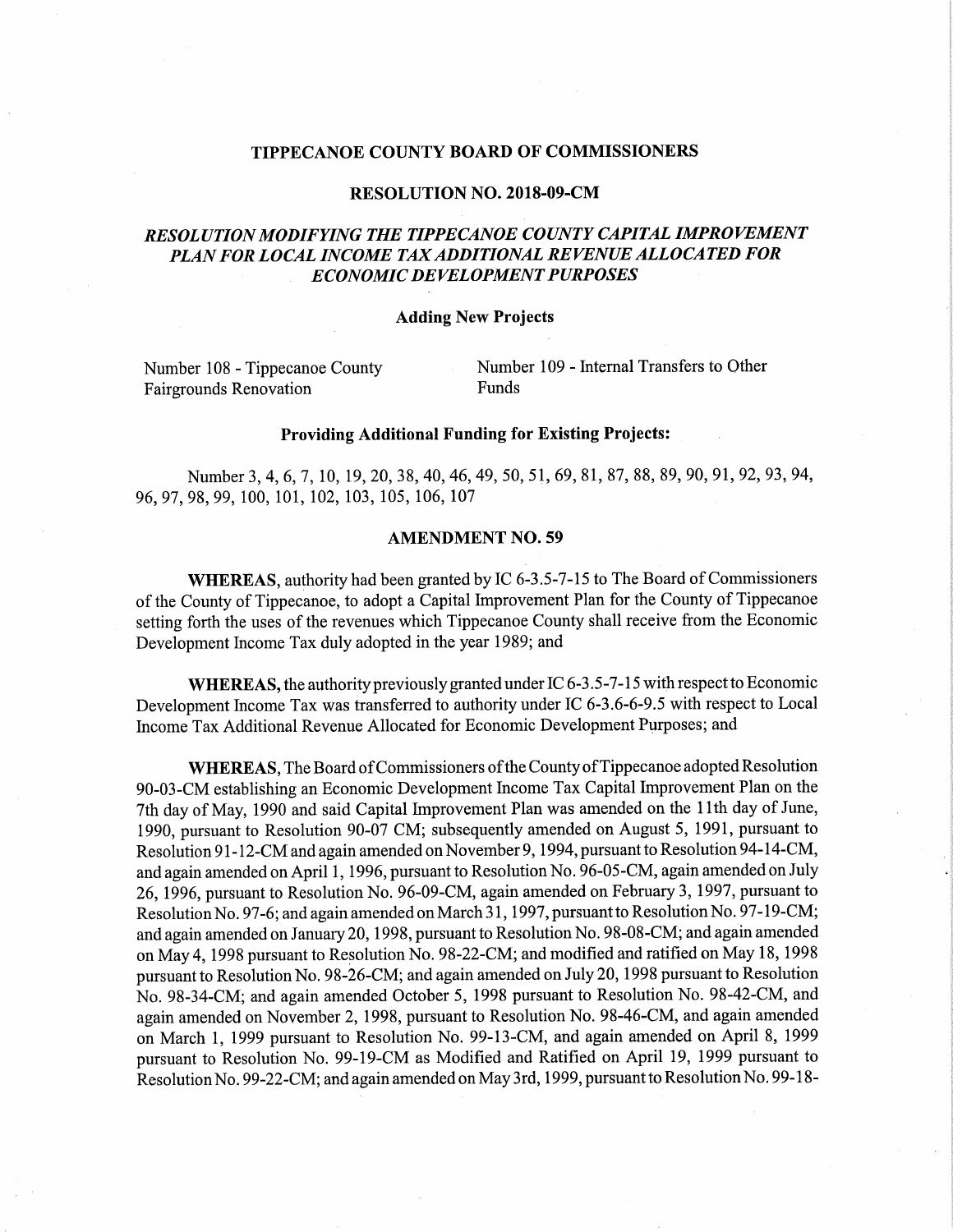CM; and again amended on October 4, 1999, pursuan<sup>t</sup> to Resolution No. 99-30-CM; and again amended on February 7, 2000, pursuan<sup>t</sup> to Resolution 2000-08-CM; and again amended on April 3, 2000, pursuant to Resolution 2000-16-CM as Modified and Ratified on April 17, 2000 pursuant to Resolution No. 2000—22-CM; and again amended on May 3, <sup>2000</sup> pursuan<sup>t</sup> to Resolution 2000- 25-CM; and again amended on June 5, <sup>2000</sup> pursuan<sup>t</sup> to Resolution No. 2000-29-CM; and again amended and re-adopted as amended on February 20, 2001 pursuant to Resolution 2001-06-CM; and again amended and re-adopted as amended on April 2, 2001 pursuant to Resolution 2001-15-CM; and again amended and re-adopted as amended on July 16, <sup>2001</sup> pursuan<sup>t</sup> to resolution 2001-32-CM; and again amended and readopted as amended on September 5, <sup>2001</sup> pursuan<sup>t</sup> to Resolution 2001- 41-CM; and again amended and readopted as amended on November 7, <sup>2001</sup> pursuan<sup>t</sup> to Resolution 2001-48-CM; and again amended and readopted as amended on December 3, <sup>2001</sup> pursuan<sup>t</sup> to Resolution 2001-52-CM; and again amended and readopted as amended on March 18, 2002 pursuant to Resolution 2002-06-CM; and again amended and readopted as amended on May 20, <sup>2002</sup> pursuan<sup>t</sup> to Resolution 2002-20-CM; and again amended and readopted as amended on September 4, <sup>2002</sup> pursuan<sup>t</sup> to Resolution 2002-28-CM; and again amended and readopted as amended on January 22, 2003 pursuant to Resolution 2003-06-CM; and again amended and readopted as amended on February 18,<sup>2004</sup> pursuan<sup>t</sup> to Resolution 2004-07-CM; and again amended and readopted as amended on February 7, <sup>2005</sup> pursuant to Resolution 2005-05-CM; and again amended and readopted as amended on March 31, <sup>2005</sup> pursuan<sup>t</sup> to Resolution 2005-14-CM; and again amended and readopted on January 3, 2006 pursuant to Resolution 2006-05-CM; and again amended and readopted on April 17, <sup>2006</sup> pursuan<sup>t</sup> to Resolution 2006-12—CM; and again amended and readopted on February 20,<sup>2007</sup> pursuan<sup>t</sup> to Resolution 2007-03-CM; and again amended and readopted on January 7, <sup>2008</sup> pursuan<sup>t</sup> to Resolution 2008-05—CM; and again amended and readopted on April 7, <sup>2008</sup> pursuan<sup>t</sup> to Resolution 2008-20—CM; and again amended and readopted on July 7, <sup>2008</sup> pursuan<sup>t</sup> to Resolution 2008- 24-CM; and again amended and readopted on August 4, <sup>2008</sup> pursuan<sup>t</sup> to Resolution 2008- <sup>3</sup> l-CM; and again amended and readopted on October 20, <sup>2008</sup> pursuan<sup>t</sup> to Resolution 2008— 40-CM; and again amended and readopted on October 20, <sup>2008</sup> ' pursuan<sup>t</sup> to Resolution 2008-40-CM; and again amended and readopted on June 15, <sup>2009</sup> pursuan<sup>t</sup> to Resolution 2009-190-CM; and again amended and readopted on November 1, 2010 pursuant to Resolution 2010-2l-CM; and again amended and readopted on February 7, <sup>2011</sup> pursuan<sup>t</sup> to Resolution 2010-05-CM; and again amended and readopted on December 5, <sup>2011</sup> pursuan<sup>t</sup> to Resolution 2011-44-CM; and again amended and readopted on February 6, <sup>2012</sup> pursuan<sup>t</sup> to Resolution 2012-l l-CM; and again amended and readopted on May 6, <sup>2013</sup> pursuan<sup>t</sup> to Resolution <sup>2013</sup> ~14-CM; and again amended and readopted on February <sup>3</sup> , <sup>2014</sup> pursuan<sup>t</sup> to Resolution 2014-7- CM; and again amended and readopted on January 5, 2015, pursuan<sup>t</sup> to Resolution <sup>2015</sup>~04-CM; and again amended and readopted on January 4, 2016, pursuan<sup>t</sup> to Resolution 2016-03-CM; and again amended and readopted on January 17, 2017, pursuan<sup>t</sup> to Resolution 2017-05-CM

WHEREAS, said Capital Improvement Plan has, from time to time, been modified, as set forth above, consistent With the Capital Improvement needs of Tippecanoe County and other permissible uses of Local Income Tax Additional Revenue Allocated to Economic Development Purposes under IC 6-3.6-10-2; and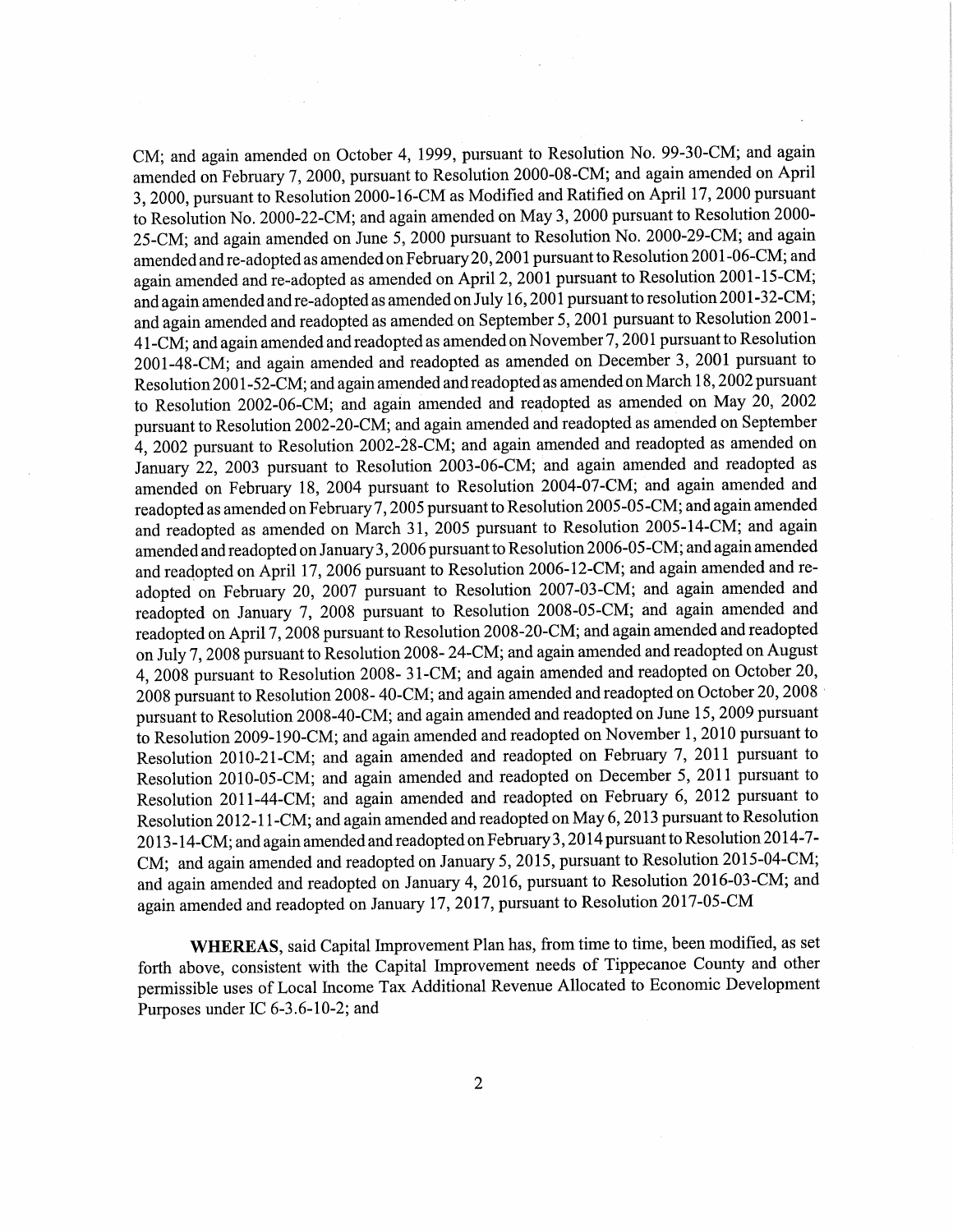WHEREAS, said Capital Improvement Plan should continue with the transition from Economic Development Income Taxes under IC 6-3.5-7—15 to Local Income Tax Additional Revenue Allocated to Economic Development Purposes under IC 6—3 .6-6-9.5 (with both sources of revenue being referred to hereinafter as EDIT revenue unless otherwise Specified); and

WHEREAS, the Board of Commissioners has determined that a new Project No. 108 should be added to the Capital Improvement Plan to provide funding for Tippecanoe County Fairgrounds Renovation; and

WHEREAS, the Board of Commissioners has determined that a new Project No. 109 should be added to the Capital Improvement Plan to provide funding for Internal Transfers to Other Funds; and

WHEREAS, the Board of Commissioners desires to re-adopt the Capital Improvement Plan, as so amended;

NOW THEREFORE, BE IT RESOLVED, that there is added to the Capital Improvement Plan Projects <sup>108</sup> and 109, reading as follows:

# PROJECT NUMBER ONE HUNDRED EIGHT (108)<br>TIPPECANOE COUNTY FAIRGROUNDS RENOVATION

#### Identification and General Description of Project

The buildings at the Tippecanoe County Fairgrounds are aging and in need ofrenovation, updating, and expansion. The real estate also needs improvement to drainage and other aspects in order to serve the needs of the County with respect to hosting the annual county fair as well as providing event space needed in the County. The Project will involve the construction, remodeling and improvement of Tippecanoe County Fairgrounds buildings and property, together with all necessary appurtenances, related improvements and equipment.

## Estimated Total Project Cost

The total cost of the project is estimated not to exceed \$25,000,000, including incidental expenses, design, development and construction of the building. Tippecanoe County anticipates paying up to \$500,000 toward this Project from Local Income Tax Additional Revenue Allocated for Economic Development Purposes during fiscal year 2018.

## Identification Of All Sources of Funds for Project

Funding of the project will be provided from EDIT revenues, including the proceeds of EDIT Revenue bonds in an amount not expected to exceed \$22,000,000, and the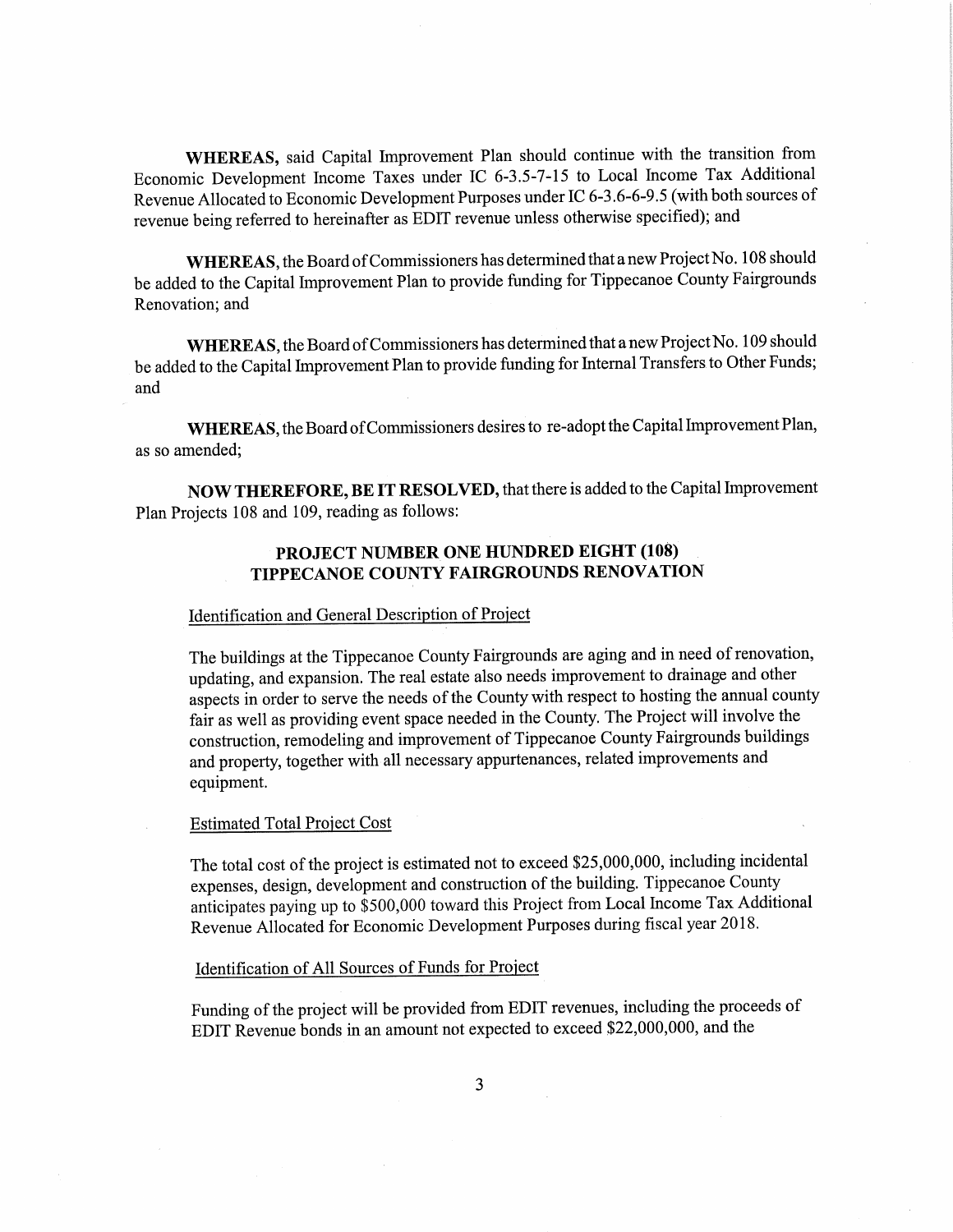investment earnings on the bond proceeds. EDIT funds will be pledged for the repayment of the bond, but <sup>a</sup> combination of EDIT, Cumulative Capital Improvement Funds, General Fund and other revenues, including user fees, by the direction of the Board of Commissioners, may be used to pay for the project.

# Flaming, Development and Construction, Schedule of Project

The Board of Commissioners retained the firm of CHA Consulting, Inc. for the design of the project. Construction of the project is expected to commence in the summer or fall of 2018, and procee<sup>d</sup> through several phases that may continue through 2021. Construction between phases is expected to be suspended for periods necessary to accommodate the annual county fair.

# PROJECT NUMBER ONE HUNDRED EIGHT (109) INTERNAL TRANSFERS TO OTHER FUNDS

## Identification and General Description of Project

This project will provide presen<sup>t</sup> and future funding for the internal transfer of local income tax additional revenue allocated for economic development purposes to other funds pursuant to IC 6-3.6-10-2(11) which permits such revenue to be used "for any lawful purpose for which money in any of its other funds may be used." This Project will facilitate internal transfers of the revenue to such other funds.

#### Estimated Total Project Cost

The estimated total cost of the Project is indefinite due to its ongoing nature. Tippecanoe County will pay up to \$375,000 during fiscal year 2018.

## Identification of All Sources of Funds for Project

Tippecanoe County will incur an amount not to exceed \$375,000 to fund this Project during the fiscal year <sup>2018</sup> from EDIT revenues. Additional revenues from EDlT are anticipated for future years.

# Planning, Development, and Construction schedule for the project

The project is expected to continue annually to the extent of available funds.

BE IT FURTHER RESOLVED, that after due consideration, The Board of Commissioners of the County of Tippecanoe hereby confirms its findings that the development and implementation of the following previously established Projects be and the same are hereby approved and identified as <sup>a</sup> projects for which economic deVelopment income tax revenues may be used pursuan<sup>t</sup> to IC 6-3.6-10—2; and that additional funding for each such Project be provided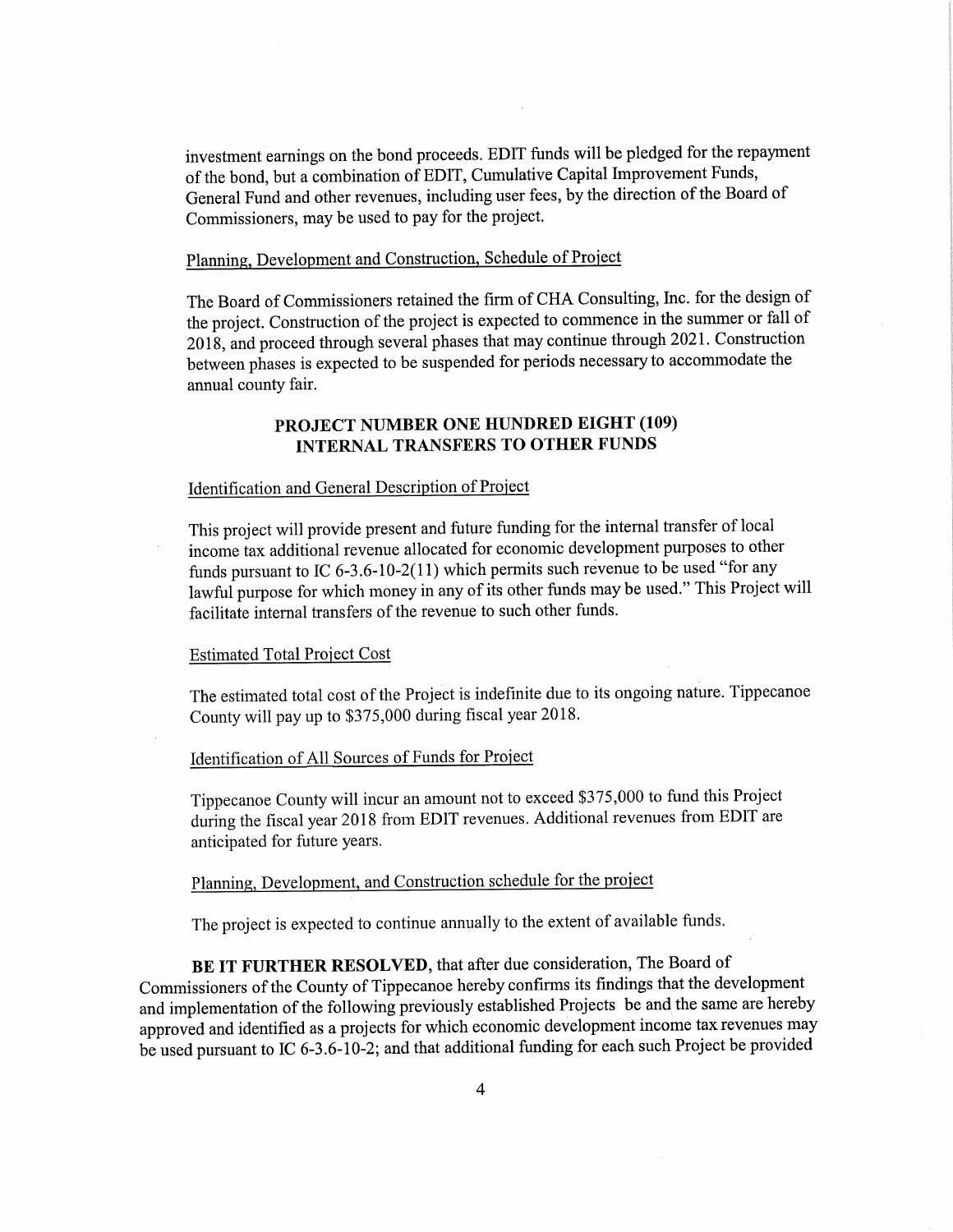in the year 2018 in the following amounts:

| #3<br><b>Corner Markers</b><br>#4<br>Ambulances<br>#6<br>Graphical Information System (GIS)<br>#7<br><b>Warning Sirens</b><br>(Emergency Management)<br>#10<br>MITS: Information Technology Hardware and<br>Software<br>#19<br>L-WL EDC (formerly Greater Lafayette Progress,<br>Inc.)<br>#20<br>General Drain Improvements/Stormwater Assessment<br>#38<br><b>Grant Coordinator</b><br>#40<br><b>Grant Contingency Fund</b><br>#46<br><b>Economic Development Professional Services</b><br>#49<br>Wabash River Corridor Enhancement Enabling Funds<br>#50<br>Economic Development Travel & Training<br>#51<br>County Employee Training Certification | 192,535<br>100,000<br>300,872<br>40,000<br>964,353 |
|-------------------------------------------------------------------------------------------------------------------------------------------------------------------------------------------------------------------------------------------------------------------------------------------------------------------------------------------------------------------------------------------------------------------------------------------------------------------------------------------------------------------------------------------------------------------------------------------------------------------------------------------------------|----------------------------------------------------|
|                                                                                                                                                                                                                                                                                                                                                                                                                                                                                                                                                                                                                                                       |                                                    |
|                                                                                                                                                                                                                                                                                                                                                                                                                                                                                                                                                                                                                                                       |                                                    |
|                                                                                                                                                                                                                                                                                                                                                                                                                                                                                                                                                                                                                                                       |                                                    |
|                                                                                                                                                                                                                                                                                                                                                                                                                                                                                                                                                                                                                                                       |                                                    |
|                                                                                                                                                                                                                                                                                                                                                                                                                                                                                                                                                                                                                                                       |                                                    |
|                                                                                                                                                                                                                                                                                                                                                                                                                                                                                                                                                                                                                                                       | 100,000                                            |
|                                                                                                                                                                                                                                                                                                                                                                                                                                                                                                                                                                                                                                                       | 1,200,000                                          |
|                                                                                                                                                                                                                                                                                                                                                                                                                                                                                                                                                                                                                                                       | 55,312                                             |
|                                                                                                                                                                                                                                                                                                                                                                                                                                                                                                                                                                                                                                                       | 5,000                                              |
|                                                                                                                                                                                                                                                                                                                                                                                                                                                                                                                                                                                                                                                       | 1,200,000                                          |
|                                                                                                                                                                                                                                                                                                                                                                                                                                                                                                                                                                                                                                                       | 31,000                                             |
|                                                                                                                                                                                                                                                                                                                                                                                                                                                                                                                                                                                                                                                       | 15,000                                             |
|                                                                                                                                                                                                                                                                                                                                                                                                                                                                                                                                                                                                                                                       | 10,000                                             |
| #69<br>Highway Infrastructure Improvements                                                                                                                                                                                                                                                                                                                                                                                                                                                                                                                                                                                                            | 1,000,000                                          |
| #73<br>Land Acquisition                                                                                                                                                                                                                                                                                                                                                                                                                                                                                                                                                                                                                               | 1,200,000                                          |
| #81<br><b>Intersection Connection</b>                                                                                                                                                                                                                                                                                                                                                                                                                                                                                                                                                                                                                 | 200,000                                            |
| #87<br>Bridge Infrastructure Improvements                                                                                                                                                                                                                                                                                                                                                                                                                                                                                                                                                                                                             | 1,000,000                                          |
| #88<br>Courthouse Dome and Roof Repair                                                                                                                                                                                                                                                                                                                                                                                                                                                                                                                                                                                                                |                                                    |
| 124,000<br>#89<br>Amtrak                                                                                                                                                                                                                                                                                                                                                                                                                                                                                                                                                                                                                              | 2,590,000                                          |

l,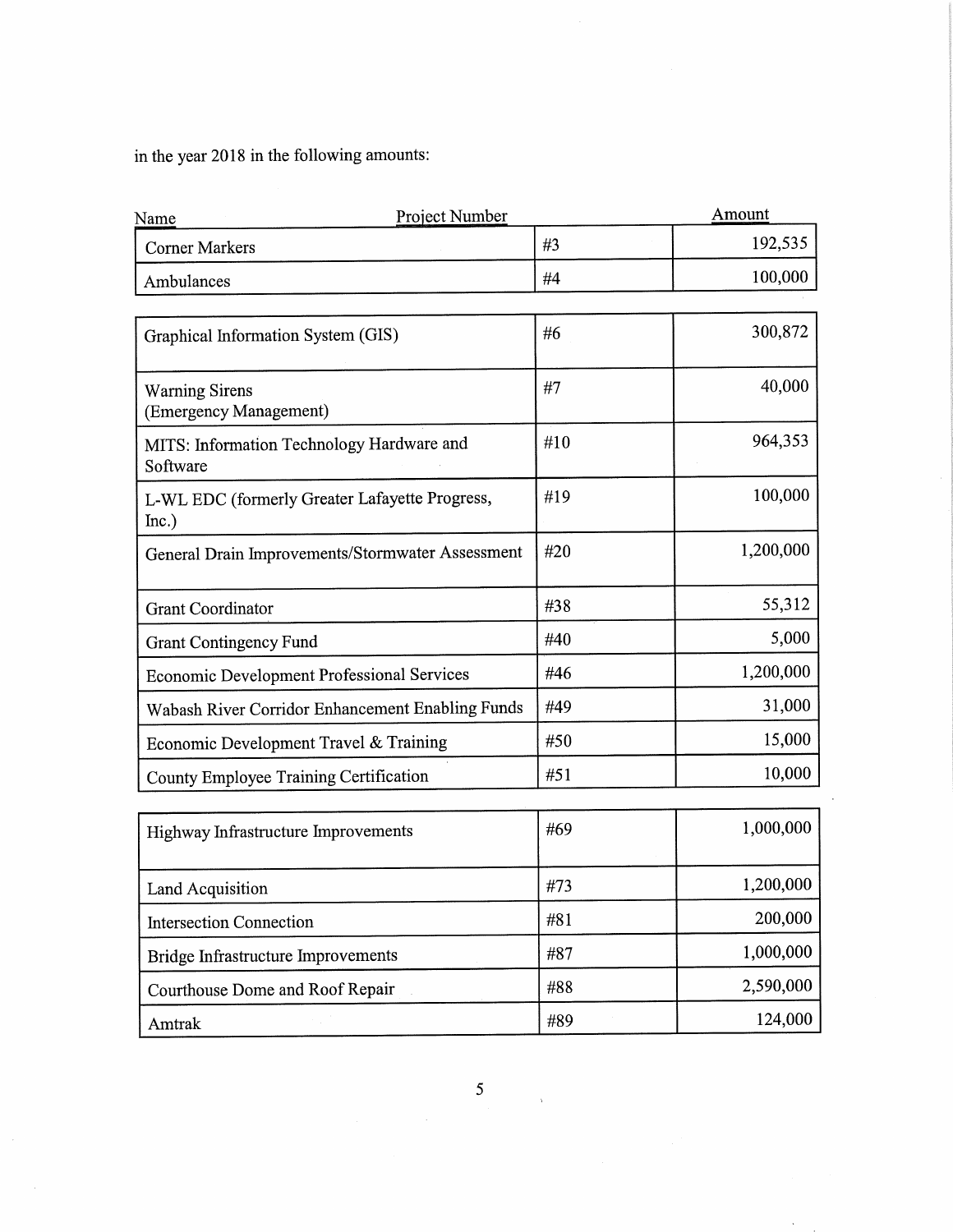| Food Finders Food Bank                      | #90  | 25,000   |
|---------------------------------------------|------|----------|
| Greater Lafayette Commerce Special Projects | #91  | 645,733  |
| <b>Stars and Stripes Annual Event</b>       | #92  | 5,000    |
| Tippecanoe Arts Federation                  | #93  | 60,000   |
| Dues and Subscriptions                      | #97  | 12,000   |
| 4-H Fair Premiums                           | #98  | 5,000    |
| Tippecanoe County Historical Association    | #99  | 5,000    |
| Animal Sheltering                           | #100 | 72,600   |
| <b>YWCA Domestic Violence Program</b>       | #101 | 22,000   |
| Building/Residential ADA Upgrades           | #102 | 235,000  |
| Jail Improvements                           | #103 | \$30,000 |
| <b>Equipment Upgrades</b>                   | #105 | 12,400   |
| Amphitheater Parking Lot                    | #106 | 25,000   |

BE IT FURTHER RESOLVED, that in all other respects, the Capital Improvement Plan of the Tippecanoe County Economic Income Tax shall be ratified, confirmed, and readopted to include the following completed and continuing Projects:

| <b>Description</b>                    | Project | Amendment<br><b>Number</b> | <b>Status</b> |
|---------------------------------------|---------|----------------------------|---------------|
| Jail Lease                            | #1      | #3                         | Completed     |
| Courthouse Renovation                 | #2      | #3                         | Completed     |
| <b>Corner Markers</b>                 | #3      | #3, 33                     | Continuing    |
| Ambulances                            | #4      | #3, 33, 46                 | Continuing    |
| Sheriff's Radios                      | #5      | #3, 33                     | Completed     |
| Graphical Information System<br>(GIS) | #6      | #3, 33                     | Continuing    |

**SUMMARY**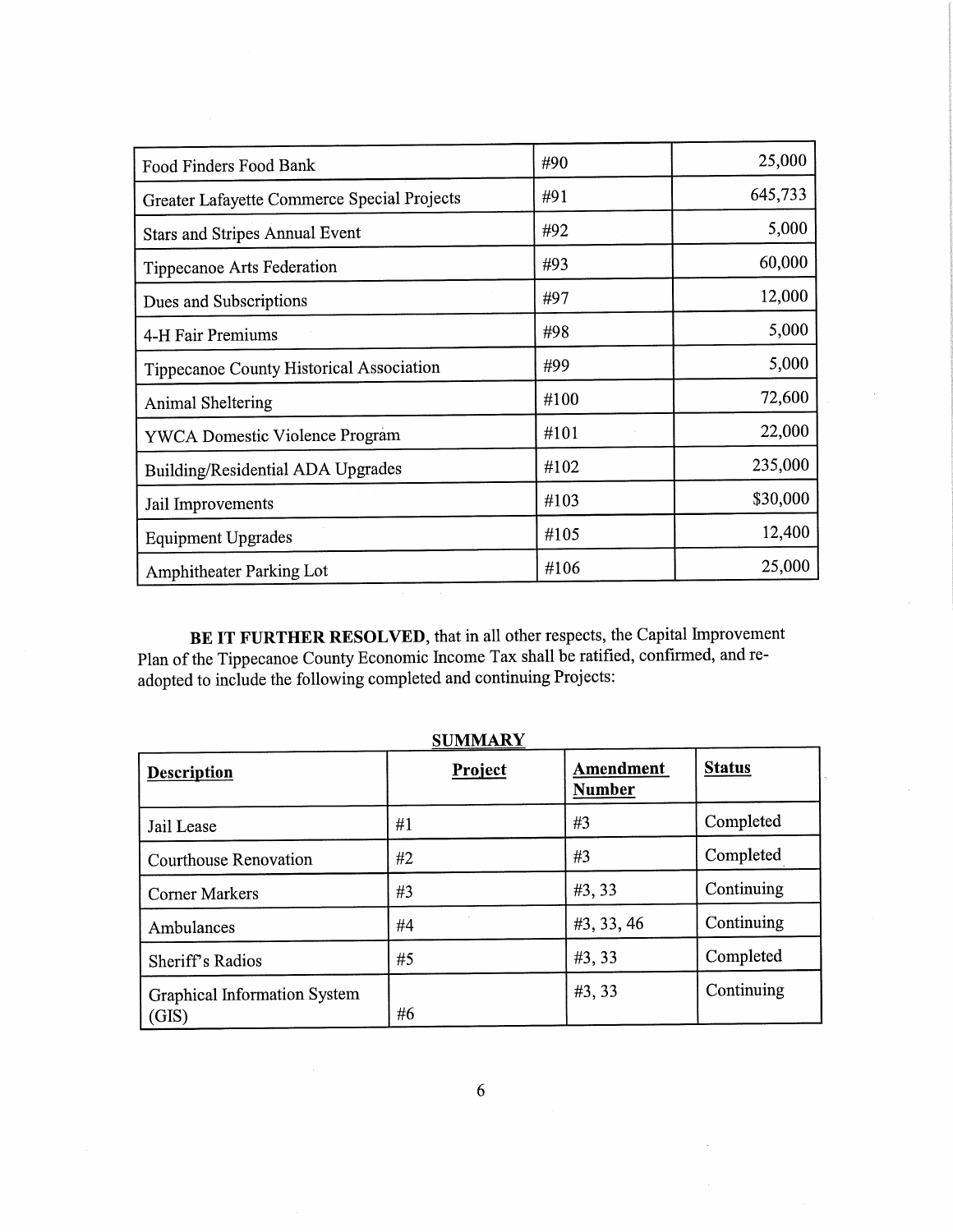| <b>Warning Sirens</b><br>(Emergency Management)                  | #7  | #3,33                      | Continuing   |
|------------------------------------------------------------------|-----|----------------------------|--------------|
| Community Health Clinic<br>Construction                          | #8  | #4                         | Completed    |
| Jail Computer System                                             | #9  | #5                         | Completed    |
| <b>Information Technology</b><br>Hardware and Software           | #10 | #5, 27, 32, 46             | Continuing   |
| <b>Bird Control System</b>                                       | #11 | #5                         | Discontinued |
| [Omitted]                                                        | #12 |                            |              |
| Highway Improvements 1997                                        | #13 | #10                        | Completed    |
| Park Board Land Acquisition<br><b>Grant Funds Transfer -1998</b> | #14 | #11                        | Completed    |
| Highway Improvements 1998                                        | #15 | #12                        | Completed    |
| <b>Tippecanoe County Work</b><br><b>Release Facility</b>         | #16 | #13                        | Completed    |
| Park Board Land Acquisition                                      | #17 | #14                        | Completed    |
| <b>BENCYN</b> Grant Funding                                      | #18 | #15                        | Completed    |
| L-WL EDC (formerly Greater<br>Lafayette Progress, Inc.)          | #19 | #16,33                     | Continuing   |
| General Drain Improvements /<br>Phase II Stormwater Plan         | #20 | #20 (should be<br>#17), 54 | Continuing   |
| Highway Improvements - 1999                                      | #21 | $#21$ (should be<br>#18)   | Completed    |
| Treasurer's Accounting<br>Software                               | #22 | #22 (should be<br>#19)     | Completed    |
| Tippecanoe Superior Ct. #6                                       | #23 | #23                        | Completed    |
| <b>Tippecanoe County Parking</b><br>Garage                       | #24 | #23                        | Completed    |
| Tippecanoe County Morgue                                         | #25 | #23                        | Completed    |
| County Court I Filing System                                     | #26 | #23                        | Completed    |

 $\bar{z}$ 

 $\hat{\mathcal{A}}$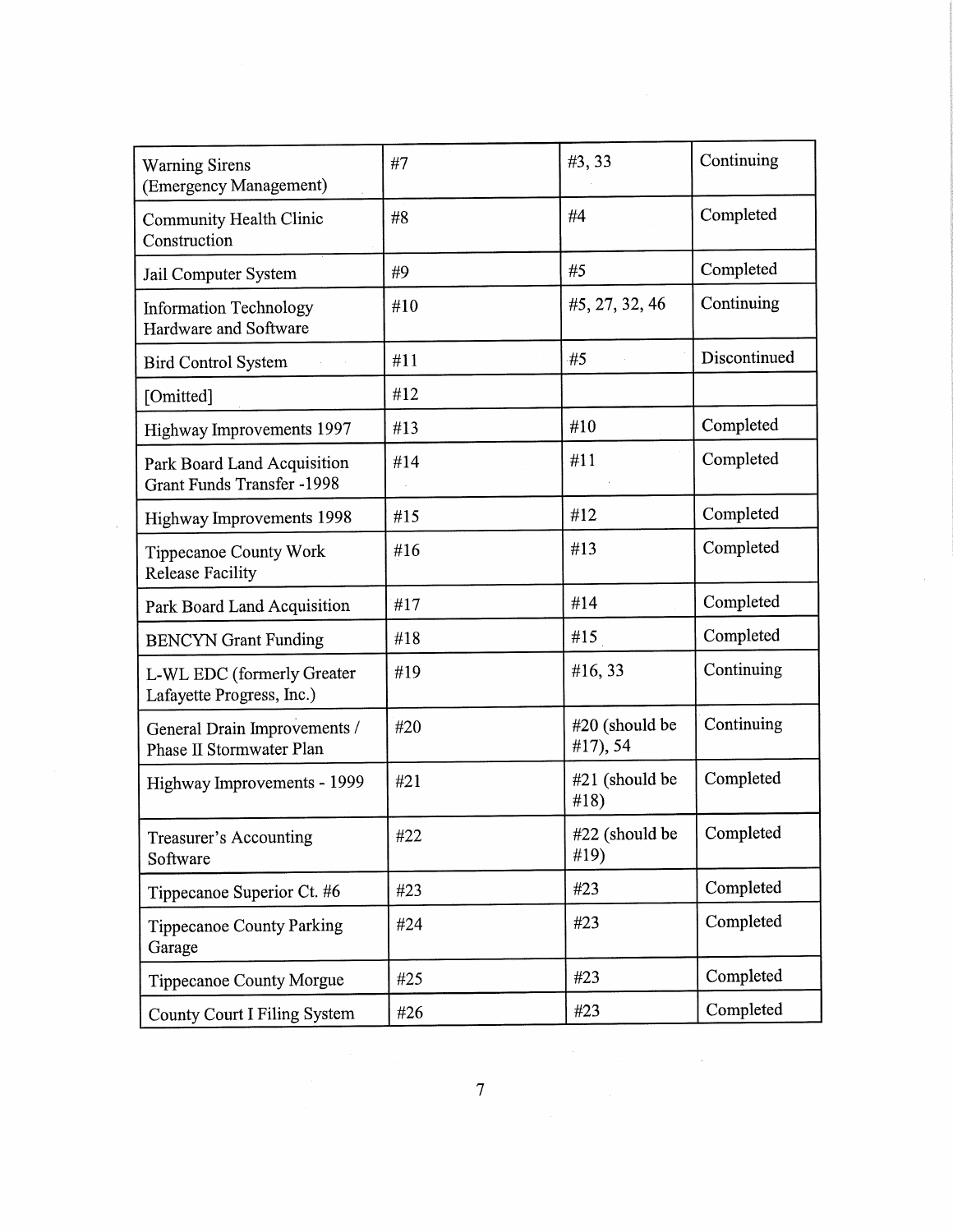| Hoosier Heartland Corridor<br>Project                                      | #27              | #24, 33 | Completed  |
|----------------------------------------------------------------------------|------------------|---------|------------|
| Add'l funding for Project 24 -<br><b>Parking Garage</b>                    | No New Project # | #25     | Completed  |
| Add'l funding for Project 20 -<br>General Drain / Stormwater<br>Assessment | No New Project # | #26     | Continuing |
| VISION 2020 - Greater<br>Lafayette Progress, Inc.                          | #28              | #27, 33 | Completed  |
| Add'l funding for Projects 4, 7,<br>10, 19, 27                             | No New Project # | #27     | Completed  |
| Architectural Fees - Jail<br>Expansion                                     | #29              | #27     | Completed  |
| Financial/Human Resources<br>Software (PARIS)                              | #30              | #27, 33 | Completed  |
| <b>Construction Management Fees</b><br>- Jail Expansion                    | #31              | #28     | Completed  |
| Add'l Project 10 Courthouse<br><b>Computer Funds</b>                       | No New Project # | #29     | Completed  |
| <b>Construction Funds - Jail</b><br>Expansion                              | #32              | #30     | Completed  |
| Add'l Project 20 Stormwater<br><b>Assessment Funds</b>                     | No New Project # | #31     | Completed  |
| Telecommunications<br><b>Infrastructure Needs Assessment</b>               | #33              | #32     | Completed  |
| NPDES Phase II Stormwater<br>Management System                             | #34              | #33     | Continuing |
| Highway Improvements - 2002                                                | #35              | #33     | Completed  |
| <b>Greater Lafayette Community</b><br><b>Development Corporation</b>       | #36              | #34     | Continuing |
| Lauramie Township Regional<br><b>Sewer District</b>                        | #37              | #35     | Completed  |
| <b>Grant Coordinator</b>                                                   | #38              | #36     | Continuing |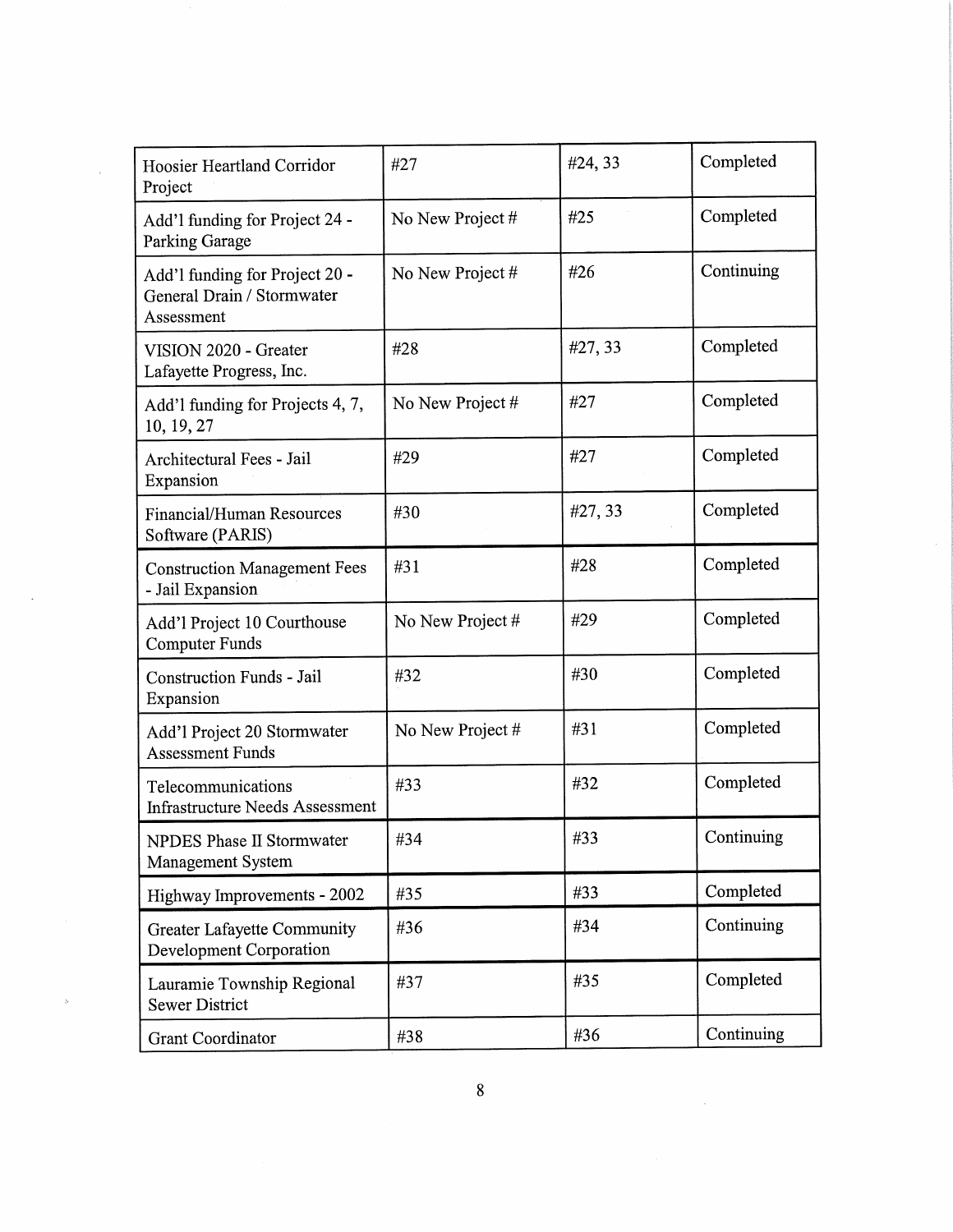| Wabash River Parkway<br>Commission                          | #39 | #36         | Continuing                           |
|-------------------------------------------------------------|-----|-------------|--------------------------------------|
| <b>Grant Contingency Fund</b>                               | #40 | #36         | Continuing                           |
| Highway Improvements - 2003                                 | #41 | #36         | Completed                            |
| Juvenile Justice Facility                                   | #42 | #36, 47     | Discontinued                         |
| <b>Economic Development</b><br><b>Incentives Fund</b>       | #43 | #36         | Continuing                           |
| <b>Water Quality Educator</b>                               | #44 | #37         | Transferred to<br>County Fund<br>247 |
| <b>Economic Development Travel</b><br>$&$ training          | #45 | #37         | Completed                            |
| <b>Economic Development</b><br><b>Professional Services</b> | #46 | #37         | Continuing                           |
| Highway Infrastructure<br>Improvements - 2004               | #47 | #37         | Completed                            |
| <b>Regional Sewer District</b><br><b>Enabling Funds</b>     | #48 | #38         | Continuing                           |
| Wabash River Corridor<br><b>Enhancement Enabling Funds</b>  | #49 | #39         | Continuing                           |
| Economic Development Travel<br>& Training                   | #50 | #40         | Continuing                           |
| County Employee Training and<br>Certification               | #51 | #40         | Continuing                           |
| Leadership Lafayette Class<br>Sponsorship                   | #52 | #40         | Discontinued                         |
| Self-insured Liability Fund                                 | #53 | #40         | Continuing                           |
| <b>Environmental Services</b><br>Response Fund              | #54 | #40         | Continuing                           |
| <b>Document Management Systems</b>                          | #55 | #41         | Continuing                           |
| HVAC Repair & Maintenance                                   | #56 | #43, 46, 50 | Continuing                           |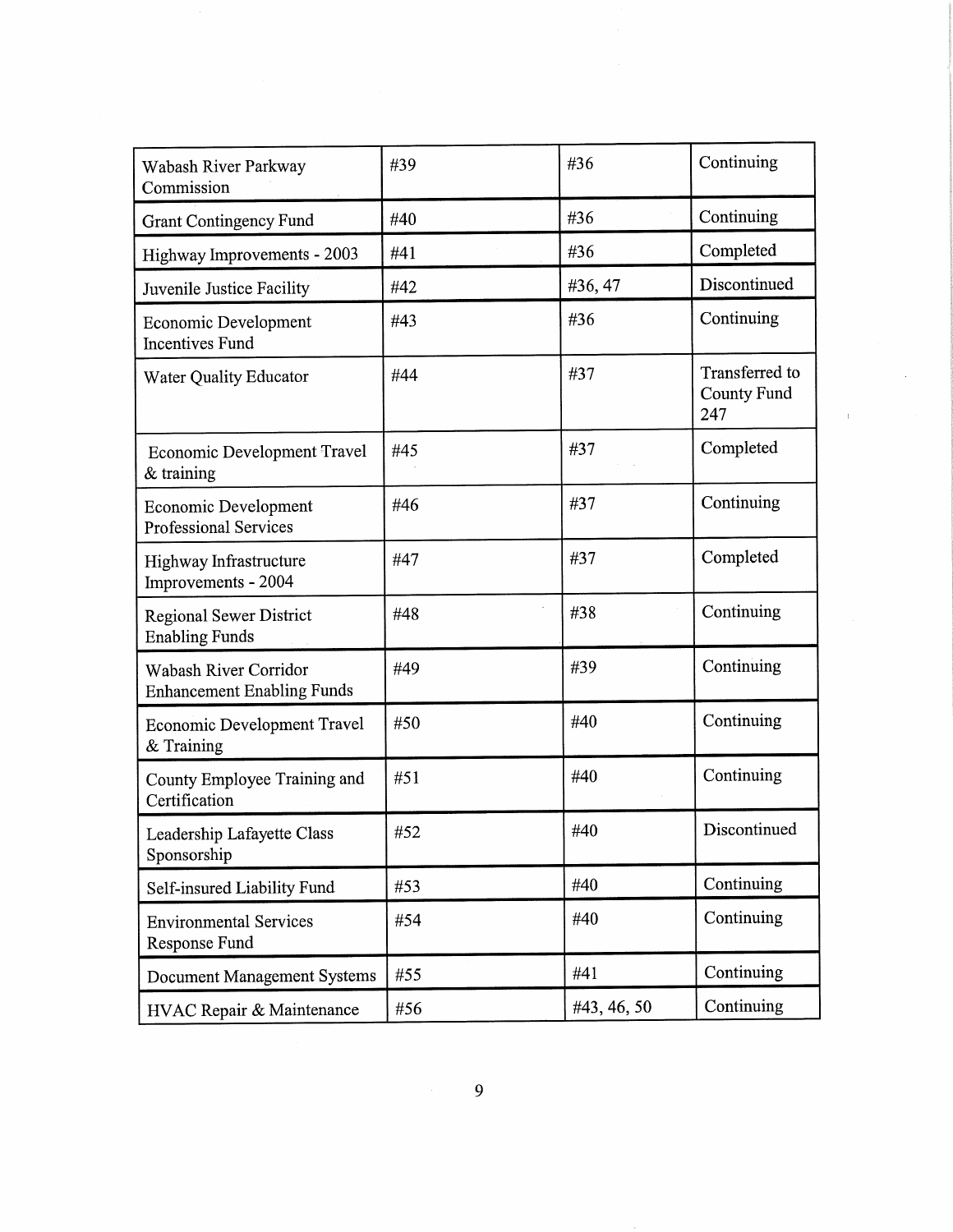| VOIP Phone System                                                                       | #57 | #44 | Continuing |
|-----------------------------------------------------------------------------------------|-----|-----|------------|
| Cary Home Improvements                                                                  | #58 | #44 | Completed  |
| Public Safety Network Upgrade                                                           | #59 | #45 | Continuing |
| <b>Community Corrections Exterior</b><br>Repair and Renovation                          | #60 | #46 | Completed  |
| <b>Community Corrections</b><br>Generator                                               | #61 | #46 | Completed  |
| <b>Highway Garage Improvements</b>                                                      | #62 | #48 | Completed  |
| Fairgrounds Improvements-<br>Expo Hall                                                  | #63 | #48 | Continuing |
| <b>Staff Vehicle Maintenance Fund</b>                                                   | #64 | #50 | Continuing |
| Professional Services for the<br>2012 General Reassessment                              | #65 | #50 | Completed  |
| <b>Emergency Management</b><br><b>Equipment Storage Facilities</b>                      | #66 | #50 | Completed  |
| Fiber Optic and<br><b>Communications Infrastructure</b>                                 | #67 | #50 | Continuing |
| <b>Employee Wellness Center</b>                                                         | #68 | #50 | Completed  |
| Highway Infrastructure<br>Improvements                                                  | #69 | #51 | Continuing |
| Courthouse Window Restoration                                                           | #70 | #51 | Completed  |
| Household Hazardous Waste<br>and Recycling Facility<br><b>Improvement</b> and Operation | #71 | #52 | Completed  |
| Courthouse Limestone Repair<br>and Maintenance                                          | #72 | #53 | Completed  |
| Land Acquisition Fund                                                                   | #73 | #53 | Continuing |
| Public Safety Radio Frequency<br>Re-banding                                             | #74 | #53 | Continuing |
| Annual Highway Infrastructure<br>Improvements                                           | #75 | #53 | Completed  |
| E911 Communication System<br>Lease                                                      | #76 | #53 | Continuing |
| <b>Riggs Community Health Clinic</b><br>Expansion                                       | #77 | #54 | Completed  |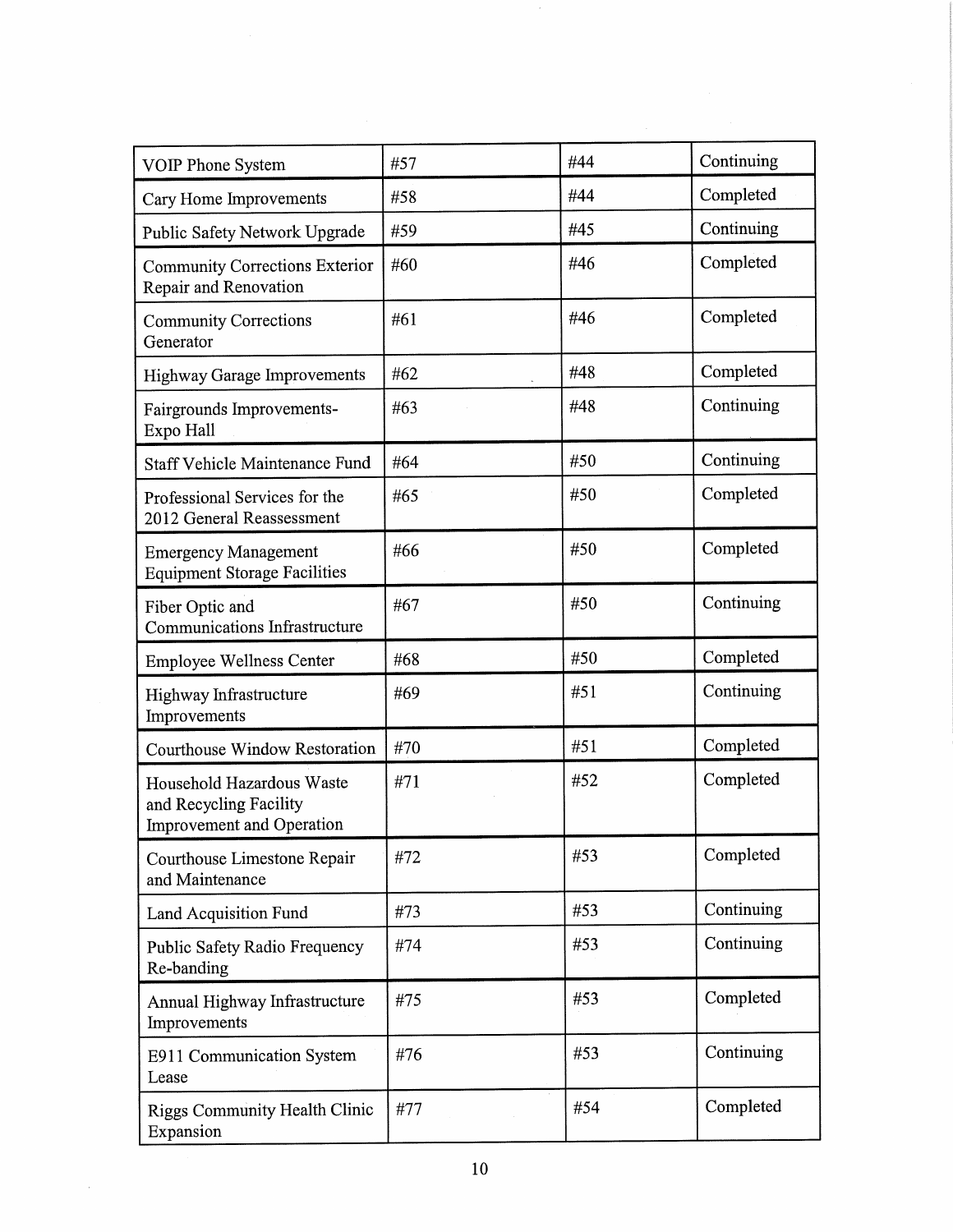| Paving and Repair of<br><b>Tippecanoe County Parking</b><br>Facilities | #78  | #54 | Continuing |
|------------------------------------------------------------------------|------|-----|------------|
| Americans with Disabilities Act<br>(ADA) Compliance Fund               | #79  | #54 | Continuing |
| Tippecanoe County Vehicle<br>Purchasing                                | #80  | #54 | Continuing |
| <b>Intersection Connection</b>                                         | #81  | #55 | Continuing |
| Memorial Island                                                        | #82  | #56 | Completed  |
| Bicentennial                                                           | #83  | #56 | Completed  |
| Jail Cell                                                              | #84  | #56 | Completed  |
| Parking Garage Equipment                                               | #85  | #56 | Completed  |
| P <sub>25</sub>                                                        | #86  | #56 | Completed  |
| Bridge Infrastructure<br>Improvements                                  | #87  | #56 | Continuing |
| Courthouse Dome and Roof<br>Repair                                     | #88  | #57 | Continuing |
| Amtrak                                                                 | #89  | #57 | Continuing |
| Food Finders Food Bank                                                 | #90  | #57 | Continuing |
| Greater Lafayette Commerce<br><b>Special Projects</b>                  | #91  | #57 | Continuing |
| <b>Stars and Stripes Annual Event</b>                                  | #92  | #57 | Continuing |
| Tippecanoe Arts Federation                                             | #93  | #57 | Continuing |
| YWCA Women's Shelter                                                   | #94  | #57 | Completed  |
| Tippecanoe Villa Improvements                                          | #95  | #57 | Completed  |
| 111 N. 4 <sup>th</sup> Street office<br>equipment and furniture        | #96  | #57 | Completed  |
| Dues and Subscriptions                                                 | #97  | #58 | Continuing |
| 4-H Fair Premiums                                                      | #98  | #58 | Continuing |
| Tippecanoe County Historical<br>Association                            | #99  | #58 | Continuing |
| Animal Sheltering                                                      | #100 | #58 | Continuing |

 $\hat{\mathcal{A}}$